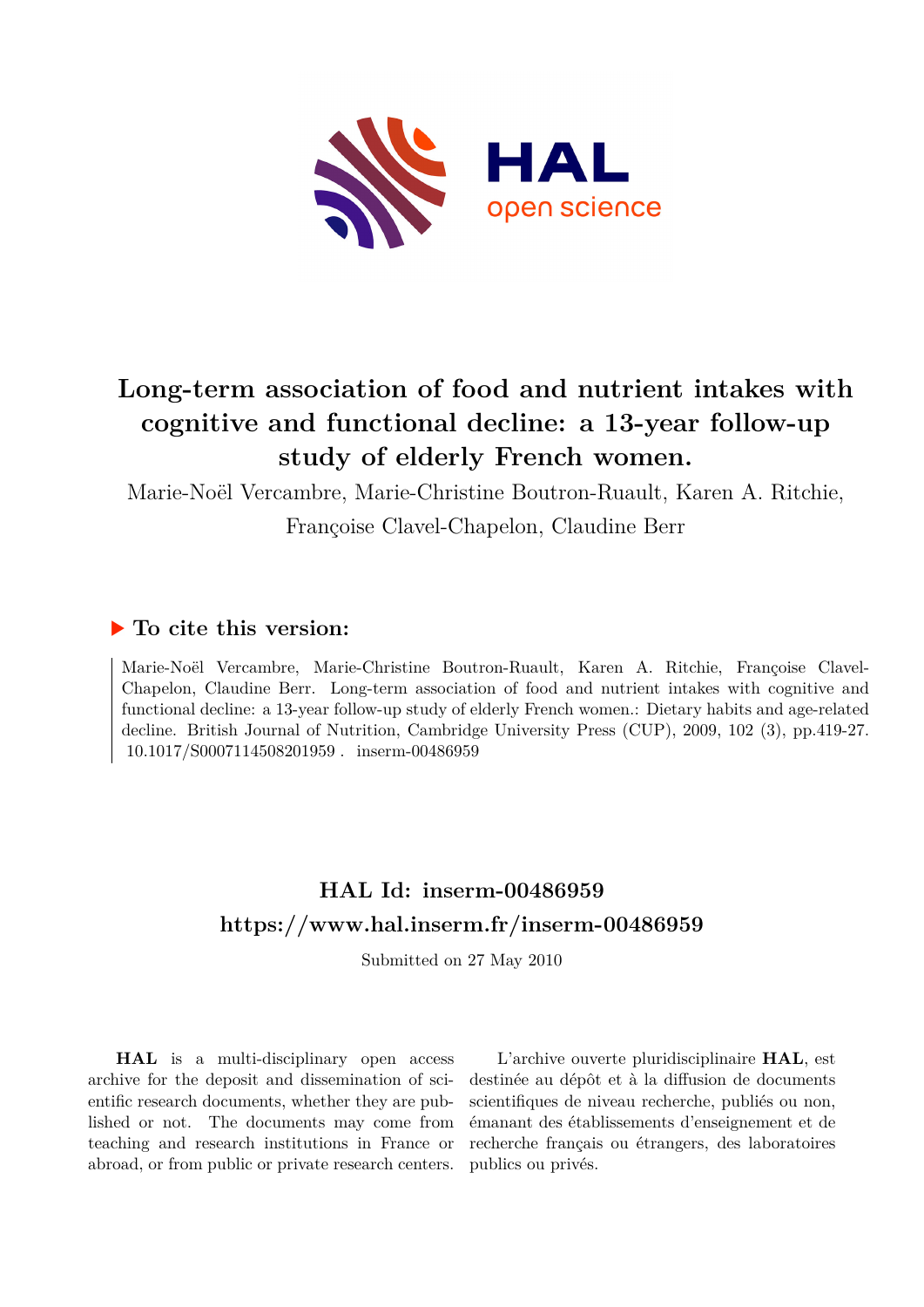# *Long-term association of food and nutrient intakes with cognitive and functional decline: a 13-year follow-up study of elderly French women*

**Marie-No**ë**l Vercambre** 2 1 **, Marie-Christine Boutron-Ruault** <sup>2</sup> **, Karen Ritchie** <sup>1</sup> **, Fran**ç**oise Clavel-Chapelon** 2 \* **, Claudine Berr** <sup>1</sup>

*Pathologies du syst me nerveux : recherche pid miologique et clinique 1* <sup>è</sup> <sup>é</sup> <sup>é</sup> *INSERM : U888 , IFR76 , Universit*é *Montpellier I , H*ô*pital la colombiere 39, avenue charles flahault BP 34493 -pav 42 calixte cavalier 34093 MONTPELLIER CEDEX 5,FR*

*E3N, Nutrition, hormones et cancer: pid miologie et pr vention 2* <sup>é</sup> <sup>é</sup> <sup>é</sup> *INSERM : ERI20 , IFR69 , Universit*é *Paris Sud - Paris XI : EA4045 , Institut Gustave-Roussy 39 rue Camille Desmoulins 94805 Villejuif CEDEX,FR*

\* Correspondence should be adressed to: Françoise Clavel-Chapelon <clavel@igr.fr >

#### **Abstract**

**The objective of this study was to determine the potential long-term impact of dietary habits on age-related decline among 4,809 elderly women (born between 1925 and 1930) in the E3N study, a French longitudinal cohort. In 1993, an extensive diet history self-administered questionnaire was sent to all participants, and in 2006 another questionnaire on instrumental activities of daily living (IADL) and recent cognitive change was sent to a close relative/friend of each woman. Logistic models adjusted for sociodemographic, lifestyle and health factors were performed to evaluate associations between habitual dietary intakes and two outcomes of interest based on the informant response: recent cognitive decline and IADL impairment. Recent cognitive decline was associated with lower intakes of poultry, fish, and animal fats, as well as higher intakes of dairy dessert and ice-cream. IADL impairment was associated with lower intake of vegetables. The odds of recent cognitive decline increased significantly with decreasing intake of soluble dietary fibre and n-3 fatty acids but with increasing intake of retinol. The odds of IADL impairment increased significantly with decreasing intake of vitamins B2, B6, and B12. These results are consistent with a possible long-term neuroprotective effect of dietary fibre, n-3 polyunsaturated fats, and B-group vitamins, and support dietary intervention to prevent cognitive decline.**

MESH Keywords Activities of Daily Living ; Aged ; Aged, 80 and over ; Aging ; physiology ; Cognition Disorders ; prevention & control ; psychology ; Diet ; Diet Surveys ; Dietary Fiber ; administration & dosage ; Educational Status ; Energy Intake ; Fatty Acids, Omega-3 ; administration & dosage ; Female ; Follow-Up Studies ; Food Habits ; France ; Humans ; Logistic Models ; Marriage ; Vegetables ; Vitamin B Complex ; administration & dosage ; Vitamins ; administration & dosage

**Author Keywords** Ageing ; Cognition ; Dietary habits ; Function ; Longitudinal study ; Nutrition ; Women

## **INTRODUCTION**

Age-related cognitive decline is an important public health concern, with a prevalence that is rapidly increasing with population ageing. Cognitive impairment leads to significant functional loss and is a major component of total age-related deterioration 1 . In the absence of curative treatments, prevention has become a real challenge. Several risk factors are known to be involved in the aetiology of cognitive impairment 2 , but few are modifiable, among them nutrition. Longitudinal studies investigating dietary influence on cognitive outcomes in the elderly have suggested that increased intake of specific vitamins or minerals could be associated with reduced incidence of cognitive impairment 3 . To explain these results, different hypotheses involving oxidative stress, or inflammatory or vascular pathways have been put forward. However, the long-term relationship between diet and cognitive decline remains unclear and even conflicting. A better understanding of dietary factors that contribute to the maintenance of cognitive ability is thus of high priority 4 . The importance of prospective studies of specifically long duration, which would include subjects whose diet was monitored long before cognitive assessment, has previously been stressed 5 . Using longitudinal data from the "Etude Epidémiologique de Femmes de la Mutuelle Générale de l'Education Nationale" (E3N) study, we examined the associations between previous usual diet and age-related cognitive impairment.

# **SUBJECTS and METHODS**

#### **The E3N cohort**

The E3N cohort includes 98,995 French women within the National Education System, born between 1925 and 1950. This ongoing prospective study primarily investigates cancer risk factors 6 in women, with particular focus on diet and hormones. The research program was approved by the Bicêtre Hospital Review Board and the French National Commission for Data Protection and Privacy. All study participants gave informed consent, and since June 1990, they have been asked at approximately 24-month intervals to complete self-administered questionnaires on medical events and a variety of lifestyle characteristics.

#### **The ageing sub-cohort of the E3N study**

In 2006, a specific ageing survey was carried out. Of the 98,995 women in the cohort, those who where born between 1925 and 1930 (n=10,040) represented the target population, because of the higher prevalence of cognitive impairment in this stratum than in middle-aged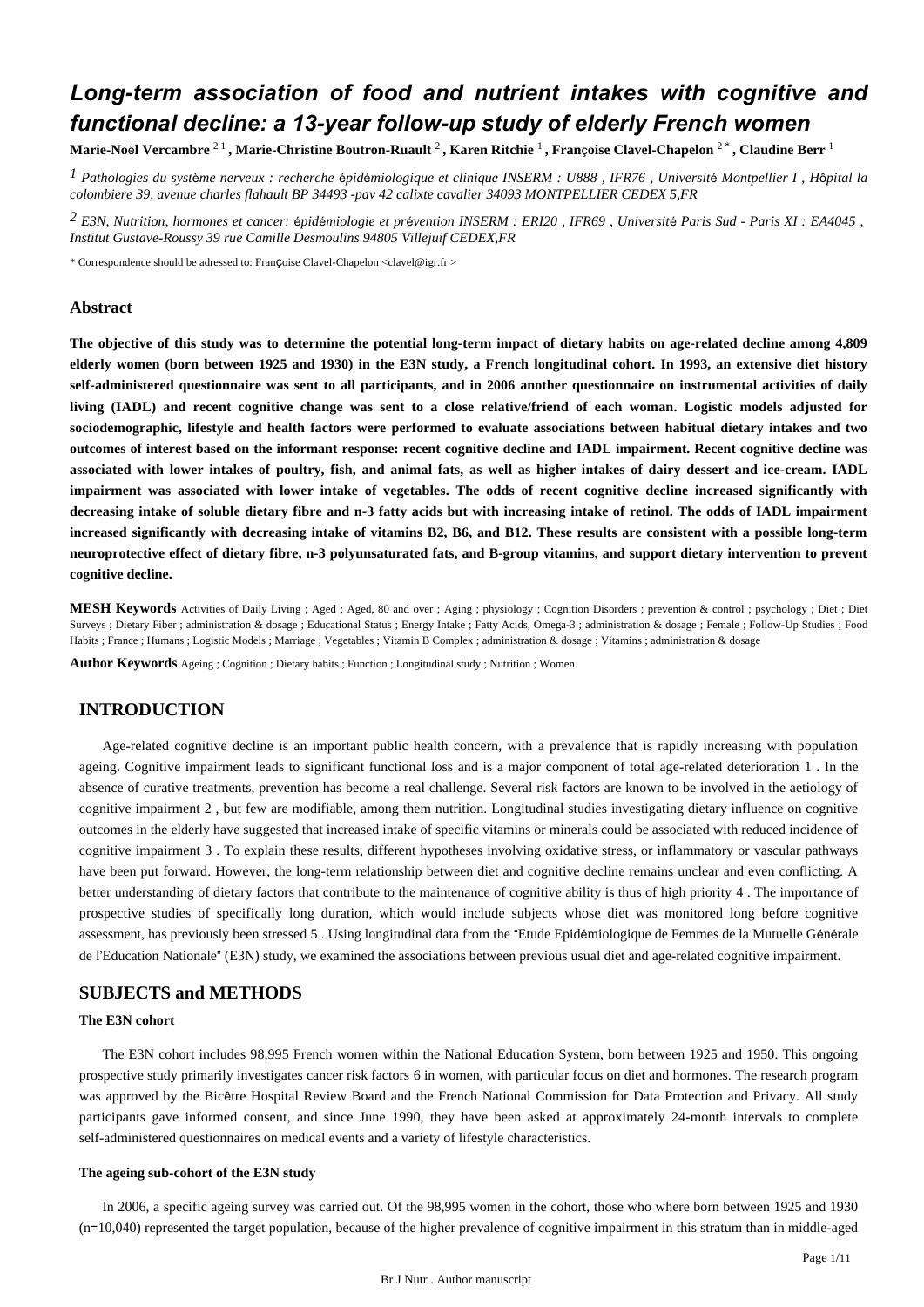women. Among these 10,040 elderly women, 1,095 were deceased or had dropped out. Therefore, the ageing survey involved 8,945 cohort participants. A questionnaire intended to a close relative/friend of the E3N participant was designed to obtain indirect data on cognitive and functional problems faced by the elderly women. The questionnaire was sent in January 2006. It included eight Instrumental Activities of Daily Living (IADL 7 ) and the "DEtérioration Cognitive Observée" (observed cognitive deterioration) (DECO) scale 8 . While IADL items provide a comprehensive view of the functional consequences of cognitive decline in everyday life (telephone use, shopping, mode of transportation, ability to handle personal medication, finance handling, food preparation, housekeeping, laundry), DECO provides more specific information on cognitive functioning observed by informants over the past year. This 19-item Likert scale allows to evaluate recent cognitive decline through alterations of the capacity to perform specific tasks related to memory, attention, and visuospatial and language skills.

A questionnaire from a relative was obtained for 5,941 participants (66.4%). Functional and cognitive data were complete for a total of 5,839 women. Because of missing or non-physiologically plausible dietary data — the exposition of interest, assessed in 1993 — the analysis sample finally included 4,809 elderly women. Dietary data was considered as non-physiologically plausible when the calculated ratio of energy intake to energy requirement fell in the highest or lowest percentile for the entire cohort 9 .

#### **Outcomes of interest (2006)**

In order to explore the nutrition-cognition relationship, we examined two aspects of cognitive functioning, based on informant report: cognitive decline over a period of one year and cognitive status as reflected in current impact on everyday functioning.

Recent cognitive decline was defined on the basis of the DECO score (range 0–38), according to a threshold of 33. This cut-off point has been previously shown to distinguish subjects with a high risk of progressive pathological decline in a French general population sample, with a sensitivity of 89% and a specificity of 67% 10 . The individuals with a DECO score under 33 constituted the group of recent cognitive decliners.

The functional dimension of age-related decline was based on a simplified IADL scale, which has been previously validated 11 : for each woman, we calculated the 4-IADL score by summing up the number of limitations to the subject's ability to use the telephone, take her medications, use public transport, and manage her own budget. The women with a non-null 4-IADL score constituted the group of functional decliners (sensitivity of 62% and specificity of 80% for cognitive troubles).

#### **Dietary assessment (1993)**

Dietary data was collected in 1993 with an extensive diet history questionnaire covering daily consumption of 208 foods and beverages. The dietary questionnaire was sent with a booklet of photographs to facilitate estimation of portion sizes. Both the questionnaire and the illustrated booklet had been previously validated 12 ,13 on a sample of 115 women, taking the average of twelve 24-h dietary recalls obtained at monthly intervals over a 1-year period as reference. Average daily dietary intakes of macro- and micronutrients were estimated based on dietary questionnaire data, and using a food composition table derived from the French national database 14 . A high proportion of subjects (76% for foods and 72% for nutrients on average) were classified in the same or adjacent quintiles for the dietary questionnaire and 24-h recalls. Among the analysis sample, mean age at dietary assessment was 65.5 years (SD= 1.8).

#### **Potential confounders**

Socioeconomic factors, lifestyle, and medical background have been associated with cognitive ageing 15 . To limit confounding effect in analyses, adjustment variables included socio-demographic characteristics (age in 2006 as 76–79 years vs. 80–82 years; education level as < 12 years vs. ≥ 12 years), BMI in kg/m<sup>2</sup> (< 18.5; 18.5–24.9; 25–29.9; ≥ 30), an indicator of average physical activity based on the median value in metabolic equivalents per week ( $\leq 50$ ;  $> 50$ ), the quartiles of average dietary energy intake in kJ/day, as well as the smoking status (current/past smoker; non-smoker). Supplement consumption was taken into account (use of vitamin D and/or calcium, use of other vitamins or minerals). Other self-reported variables related to medical follow-up: use of post-menopausal hormones (ever; never); diabetes mellitus (ever; never); hypertension (ever; never); and hypercholesterolemia (ever; never). Adjustment variables also included self-reported history of coronary heart disease (myocardial infarction or angina pectoris), stroke, cancer, and depression. Data on cancer were validated through pathological reports, as the main outcome of the E3N study.

#### **Missing values**

Missing values for educational level, BMI, supplement consumption, physical activity and smoking status represented less than 5% of subjects for each of these covariates. Thus, we replaced them by the modal value. This procedure is routinely used when analysing E3N data for adjustment categorical variables, in order to include all subjects with non-missing data for the main outcomes/exposures, so as to limit bias and power loss due to too many excluded cases. However, we verified that results of statistical models were globally unchanged when subjects with one or more missing values for any of these variables were excluded from the analyses (restricted sample: n=4,515).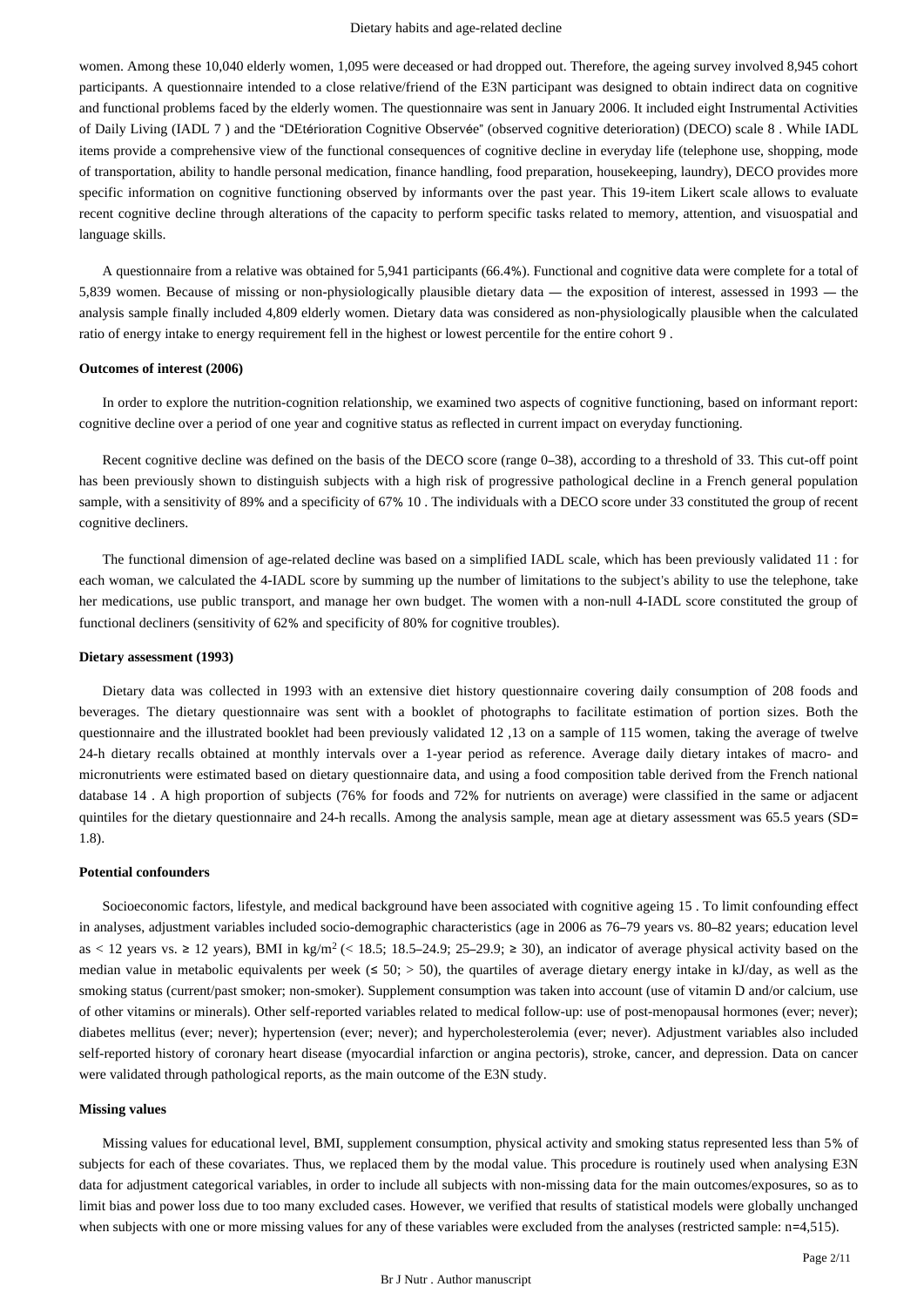#### **Statistical analyses**

To illustrate the link between cognitive and functional status as appraised by the informant, we performed kernel density estimation 16 of the DECO score according to the 4-IADL score. This analysis was conducted among the 4,758 women for whom both scores were computable. We studied bivariate associations between potential confounders and the two outcomes of interest: DECO score <33 and 4-IADL score > 0. All variables listed above as potential confounders were then included in models assessing nutritional factors.

Dietary habits were approached by considering successively daily intakes of food groups (e.g., vegetables, fish, eggs), macronutrients (e.g., carbohydrates, proteins), and micronutrients (e.g., vitamins and minerals). Raw intakes of food groups as well as residuals on energy 17 of nutrient intakes were categorized into tertiles according to the distribution in our elderly population, except when food groups were consumed by less than 10% of the sample. In those cases (i.e., legumes; pizza, sandwiches and snacks; beef, pork and lamb; poultry; offal; animal fats; dairy desserts and ice-cream; sugar and confectionary; pastries and cakes; coffee; tea; soups; wine; beer; other alcoholic drinks), we isolated a category of non-consumers, and considered consumers in two groups according to the median consumption. Although alcohol is a nutrient, it was categorized as described above for rarely consumed food groups, since 13.8% of women in our sample showed null intake.

We used multivariable logistic regression to compute the odds ratios (OR) and 95% confidence intervals [95% CI]. Each nutritional factor considered was entered into separate logistic regression models. Tests for linear trend were performed using the ordinal score on categories of nutritional intake.

Except for the kernel density estimation, which was computed with R software version 2.3.0 (http://www.r-project.org ), all analyses were performed using SAS software, version 9.1 (SAS Institute, Inc., Cary, NC). All results were considered significant at the 5 % level. All statistical tests were two-sided.

## **RESULTS**

### **Sample selection**

Compared with women for whom no relative responded, women for whom informant data were obtained in 2006 were somewhat younger and more educated. They were also more likely to be married and to have responded to the dietary questionnaire sent in 1993. In addition, women excluded from the analysis sample because of missing dietary data were less educated than the investigated population.

#### **Characteristics of women according to their cognitive and functional status**

Among the 4,758 women included in the analysis sample, 518 women had a DECO score  $< 33$  (12.4%), 716 had a 4-IADL score  $> 0$ (14.9%), and 268 presented both declines (5.6%). Although non-interchangeable, functional status and recent cognitive decline were closely related in our sample, as illustrated by Figure 1 , which simultaneously represents DECO score distributions in subjects with the 4-IADL score respectively equal to 0, 1, 2, 3 or 4. While the maximum score on the DECO scale is 38 and the minimum is 0 (with lower scores indicating a sharper decrease in cognitive performance), DECO cut-off points for the first, second and third quartiles were, respectively, 36-38-38 for women without disability, and 32-35-37, 28-33-36, 23-27-34, and 10-17-28 for women who had one, two, three or four IADL impairments.

Characteristics of women as a function of their cognitive and functional status were described in Table 1 . Recent cognitive decline was positively associated with age, history of depression, cancer, coronary heart disease, stroke, and diabetes mellitus, but inversely associated with education level and physical activity level. IADL impairment was associated with higher age, lower education level, BMI ≥ 25, lower energy intake, never-smoker status, lower level of physical activity, non-use of supplement and non-use of post-menopausal hormones. IADL impairment was also positively associated with history of depression, coronary heart disease, stroke, diabetes mellitus and hypertension.

#### **Dietary intakes and age-related decline**

Results of multi-adjusted logistic models that tested associations between age-related decline and habitual dietary intakes of 21 food-groups are shown in Table 2 . After controlling for various potential factors, women with recent cognitive decline consumed in the past significantly lower amounts of poultry, fish, and animal fats. They also consumed higher amounts of dairy desserts and ice-cream. The association between higher odds of cognitive decline and higher intake of pastries and cakes was borderline significant. Women with IADL impairment had lower intake of vegetables.

Results of multi-adjusted logistic models that tested associations between age-related decline and habitual dietary intakes of 30 macroor micronutrients are shown in Table 3 . The odds of recent cognitive decline increased with decreasing intake of total/soluble dietary fibre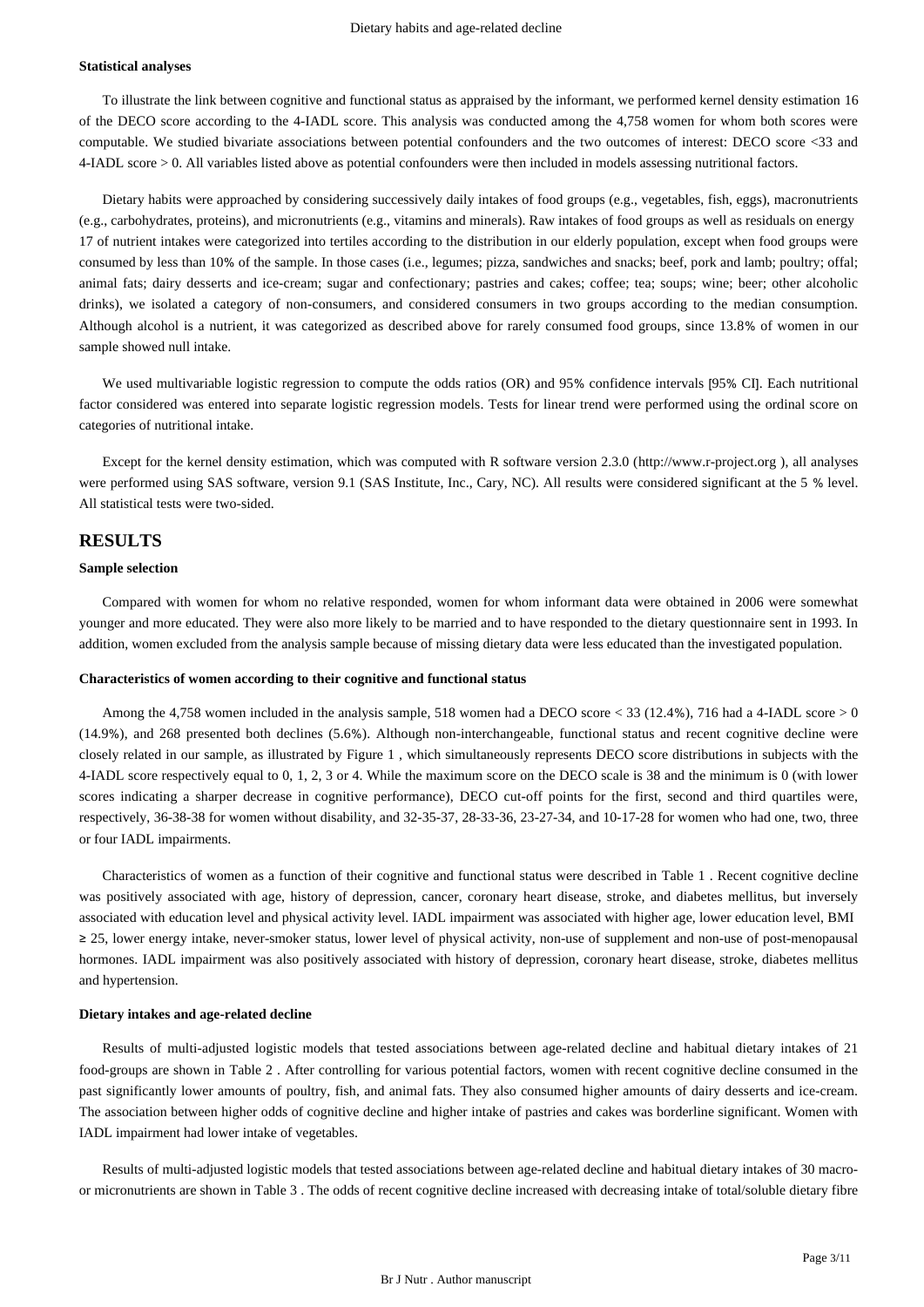and of n-3 fatty acids, while they increased with increasing intake of retinol. Furthermore, recent cognitive decliners showed higher n-6/n-3 fatty acids ratio than women with a DECO score ≥ 33. Concerning functional status, the odds of IADL impairment increased significantly with decreasing intake of vitamin B2, B6, and B12.

#### **Interactions, sensitivity analysis and alternate analysis**

We verified that modification of cut-off points for adjustment variables had no effect on the final results. For example, the 80-year cut-off point was chosen for age for easier comparison, as it is a symbolic threshold, but use of 78 years (the median value), as the cut-off did not substantially modify the overall findings, nor did any sensitivity analysis using different cut-off values.

We tested potential interactions between dietary intakes and age or education level, but none yielded significant differential effects.

In order to test the stability of our results, we used a more restrictive definition of cognitive decline using a cut-off point of 31 rather than 33 for the DECO score, which resulted in 341 women with recent cognitive decline vs. 4,468 control women. Associations between informant-appraised cognitive status and dietary intake remained quite stable for most nutrients. However, the association with n-3 fatty acids was no longer statistically significant, even though this nutrient still displayed a similar inverse association with cognitive decline (OR [95% CI] = 0.93 [0.70–1.22] and 0.88 [0.67–1.15] for tertiles 2 and 3 respectively, taking the first tertile of intake as reference).

To rule out a possible confounding effect of dietary supplement use, we conducted our analyses in a restricted sample (n=3,347), excluding all women who declared taking at least one type of supplement. Associations involving lower intakes of vitamin C became statistically significant with higher odds of both cognitive decline and functional impairment. No other difference was found in this sub-sample compared to those obtained for the whole sample (data not tabulated).

Furthermore, we tested the stability of our results when including all women with available dietary data: women with extreme values for the energy intake/energy requirement ratio were reintegrated in the sample analysis (n=4,922). The set of significant associations remained unchanged in this larger sample. For example: regarding soluble dietary fibre and DECO score < 33 (n=622 cases in this larger sample): OR [95% CI] for the second and third tertiles of intake (versus the first tertile) were respectively 0.92 [0.75–1.13] and 0.76 [0.61– 0.94], as compared to women with high DECO score.

### **DISCUSSION**

In 2006, elderly women participating in the E3N cohort that were reported by informants to undergo recent cognitive decline had, 13 years previously, lower intake of poultry, fish, and animal fats, as well as higher intake of dairy desserts and ice-cream. They had lower habitual intake of dietary fibre and n-3 fatty acids, but higher intake of retinol. Furthermore, elderly women that were reported by informants to be functionally impaired had, in the past, lower intake of vegetables, vitamins B2, B6, and B12.

The main interest of our study lies in the time interval (more than a decade) between dietary and cognitive/functional assessment, which enabled us to explore the long-term effect of dietary habits in ageing. Although diet is likely to vary throughout life, our hypothesis is that it remains quite stable after menopause and retirement, but before advanced state of ageing processes. Because these women were 62–68 years old at the time of dietary assessment, nutritional data considered in the present study seem to be informative when relating long-term individual dietary habits to late life outcome. Moreover, the nutritional data of the E3N cohort have provided meaningful results when studying associations between usual dietary intake and cancer occurrence, a disease that may also have a latency period of many years before being diagnosed 6 ,18 . Finally, the life-course approach to age-related disorders provided opportunities for identifying the nature and timing of environmental contributions 19 , which is not possible in a short-term design study.

Another strength of our study lies in the availability of extensive adjustment data. Careful control for potential confounders is important in an observational setting so as to limit biases that may arise, since socioeconomic status and other behavioural and medical characteristics may influence both dietary intake and cognitive function. In this study, we were able to implement fully adjusted models. In particular, the association between dietary intake and cognitive decline remained significant after controlling for various vascular factors (hypertension, hypercholesterolemia, diabetes mellitus, coronary heart disease, and stroke), suggesting that diet may influence cognitive ageing through pathways that are partly separate from cardiovascular processes.

In this large epidemiological study, cognitive assessment was based on informant-self response to validated questionnaires (IADL and DECO) rather than face-to-face interviews. Substantial data support the validity of using both functional and informant measures in ageing studies 20 . More precisely, DECO, which is independent of socioeconomic background 10 , has been recently reported to be a good screening device for evaluating cognitive decline due to multiple causes 21 . In addition, the 4-IADL score has proven to be a valid indicator of cognitive loss and is highly predictive of early dementia 11 . Descriptive analyses showed relationships between our outcomes of interest and characteristics usually associated with cognitive/functional impairment (age, education level, history of stroke, etc.), thus supporting our definitions for testing hypotheses in the research field on age-related decline.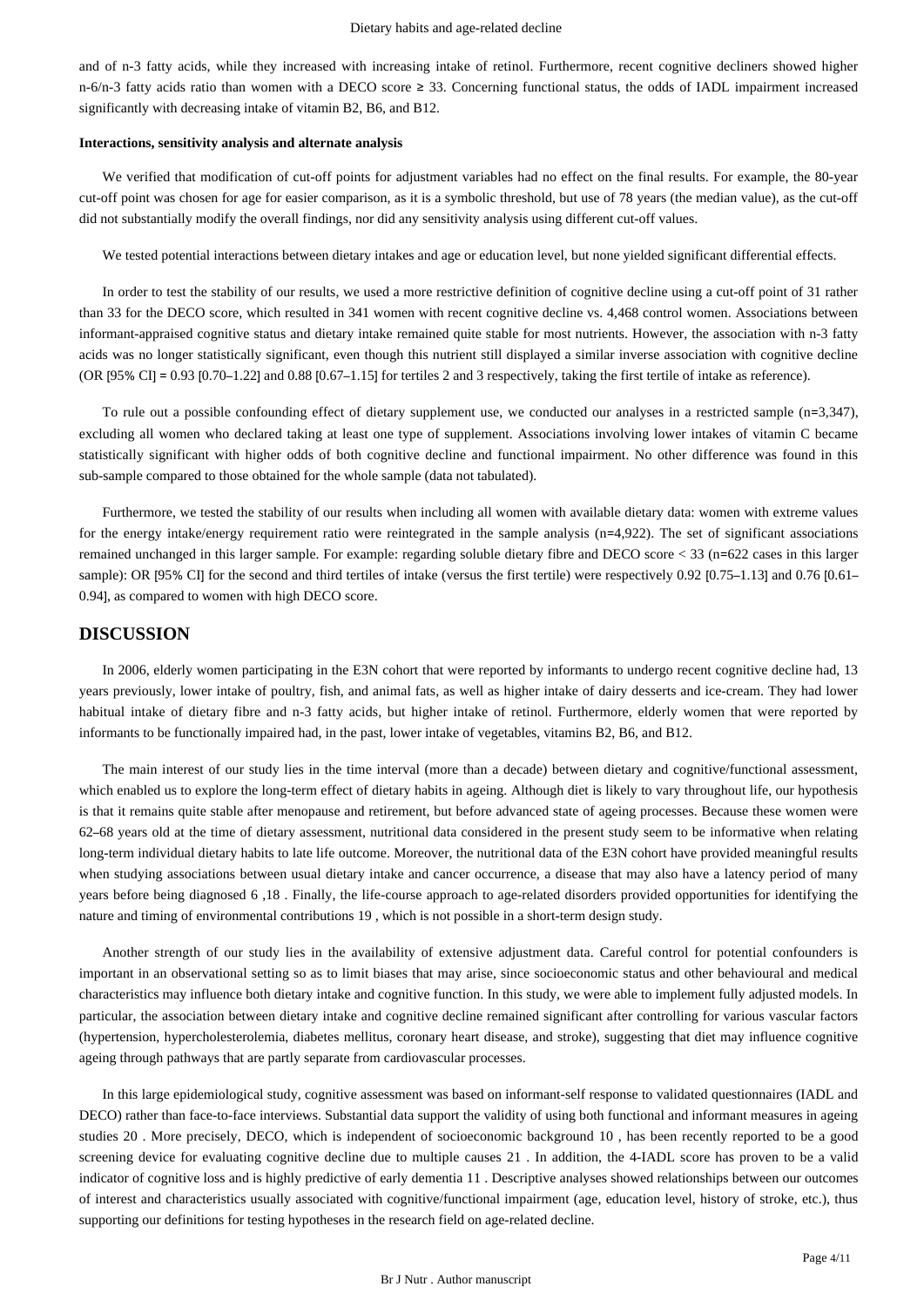Outcome information analyzed in the present study was informant-reported, perhaps leading to some misclassification, but there is no reason to suspect differential errors.

Missing values in dietary data or in cognitive information may lead to a selection of the study sample. Indeed, exclusion of women with non-available dietary data resulted in overrepresentation of younger and more educated women. These observations are consistent with the hypothesis that non-responders are more likely to undergo adverse outcomes or to be less health-conscious 22 . Such a selection may influence study results in two ways: by decreasing the statistical power and by masking some of the effects of nutritional intake, since the cognitive impact of some nutritional deficiencies may have been underestimated because of an insufficient range of exposure in the selected analysis sample. In particular, several epidemiologic studies found an association with fruit consumption, vitamin C, vitamin E or β-carotene intake, in agreement with the antioxidant hypothesis. In our sample, we observed only a borderline association between cognitive decline and lower vitamin C intake. The limited range of intake in our population, with few women having low consumption levels in foods rich in antioxidant components may explain the absence of certain associations in our study. For example, over 95 % of the elderly E3N participants consumed more than one 80g portion of fruit daily, with a median intake of 350 g/day. As a comparison, the fruit consumption level was quite lower in another French cohort showing a significant protective association involving fruit and dementia: in the "three-City cohort" study, more than 20% of the participants ate less than one daily serving of fruit 23 .

Another limitation is that our sample includes only women, which precludes generalizing our results to men, who have on the whole different food intake and nutritional status 24 . Our findings of significant associations between age-related decline and lower long-term intake of certain specific nutrients — namely n-3 fatty acids, dietary fibre and vitamin B6 — has already been described, generally in studies with shorter prospective design 25 . However, our study is not in complete agreement with previous ones in that it shows that higher intake of retinol and lower intake of animal fats were both associated with cognitive decline. Potential explanations for these unexpected results include confounding effects and chance resulting from multiple analyses. Regarding residual confounding, a null intake of animal fats could be, for instance, an indicator of poor general health (similar to alcohol abstinence), thus explaining that a low intake of animal fats was related to an increased OR of cognitive decline. Moreover, in the studied sample, animal fats was 70% butter and intake level was generally low, with 95% of the studied women consuming less than 20g/day (median intake: 6g/day). As a comparison, 90% of the population included in the Chicago Health and Aging Project consumed more than 16g/day of animal fat 26 . This latter study concluded that a diet high in saturated fat might be associated with cognitive decline among older persons. The intake range in the E3N population could thus be below the level where saturated fat becomes deleterious.

Regarding chance due to multiple analyses, we performed nearly 60 models for each outcome of interest. Nutritional epidemiology, especially when dealing with large scale studies such as ours, is restricted by both the fact that multiple analyses are performed (often leading to separate reports for each category of foods or nutrients), and that misclassification of the diet results in a decreased power of the studies 27 . Thus very few, if any, use the Bonferroni correction, which would most often lead to no significant association at all. Restricting analyses to variables already described in the literature, such as vitamins and fatty acids, would limit the opportunity to explore novel hypotheses, although more emphasis should be made on findings consistent with the literature. New findings, such as the association with retinol, need to be further confirmed.

Several neuropathogenic mechanisms can be evoked as underlying biological processes for the observed associations. N-3 fatty acids, in which fish is rich, act on heart and brain not only through the vascular pathway but also through different cellular mechanisms: heart rhythm, neurotransmission, neuroprotection, neurogenesis. Similarly, some B vitamins and homocysteine can act directly on brain cell functioning. Anti-inflammatory and antioxidant properties are suggested to account for the inverse association with dietary fibre and vegetables. On the whole, a number of experimental works, and a variety of partly common mechanisms, support a favourable effect of these compounds.

Although underlying biological pathways are not yet fully elucidated, our study nonetheless has public health implications along with previous studies 28 . Our results suggest that prevention of age-related impairment may be reached through a balanced diet rich in vegetables, fish and poultry, and limited in sweet dairy products, not only in later life but starting in middle age. These recommendations, also suggested for cancer 29 and cardiovascular protection 30 , may enhance the quality of life 31 .

Our large-scale longitudinal study with validated dietary data may represent a valuable contribution to a better understanding of the link between long-term nutrition and late-life cognition. Our results support the hypothesis that high intakes of n-3 fatty acids, dietary fibre and some B-group vitamins may contribute to a reduction in age-related impairment.

#### **Ackowledgements:**

The authors report no conflict of interest. The E3N cohort is supported by the French League against Cancer, the European Community, the 3M Company, the "Mutuelle Générale de l'Education Nationale", the French Institute of Health and Medical Research, the Gustave Roussy Institute and several general councils in France. MN Vercambre is on a grant from the Statlife Company and the "Association Nationale de la Recherche Technique". None of the funding agencies played a role in the design or conducting of the study, analysis or interpretation of data,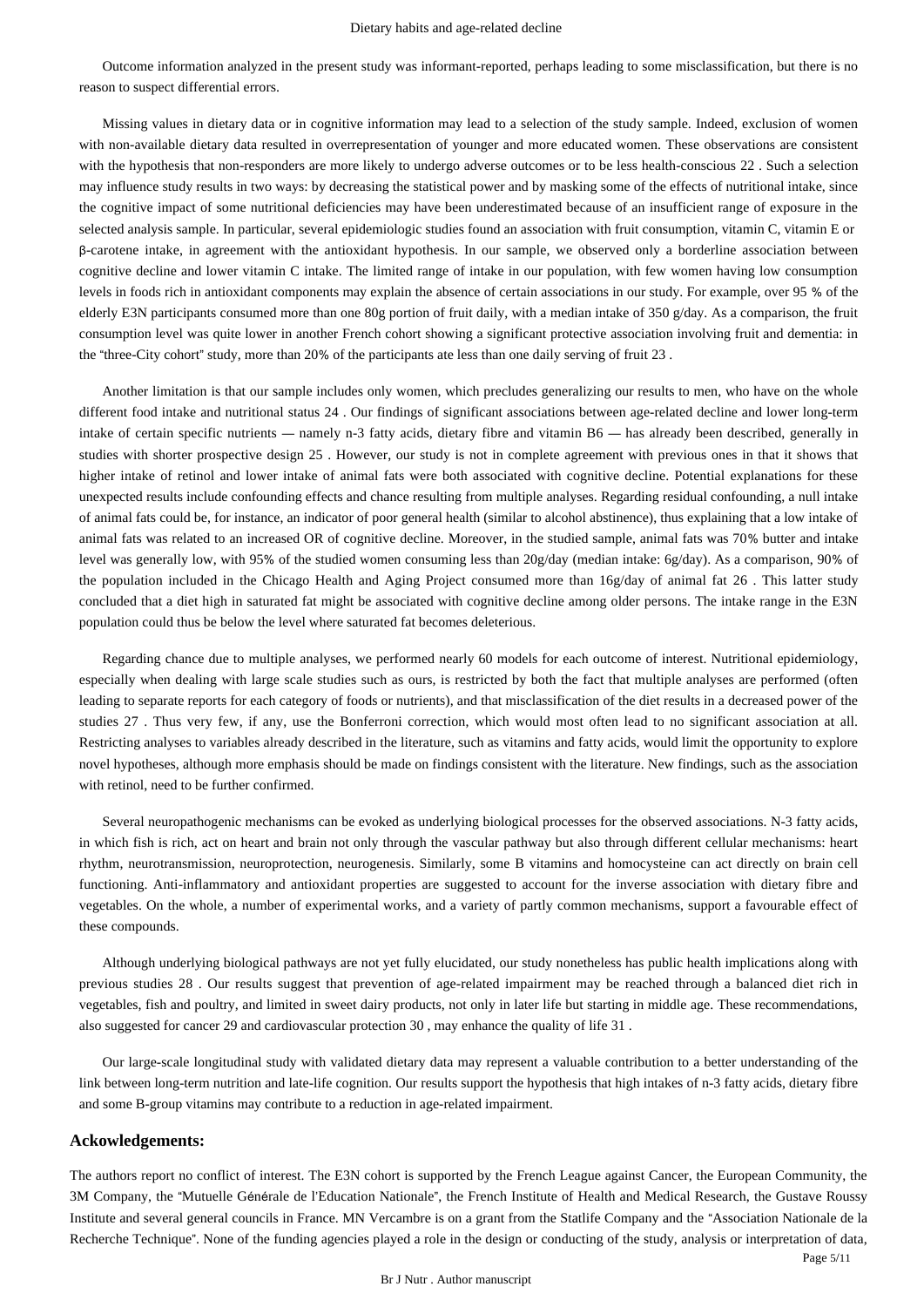nor in preparation and approval of the manuscript. F Clavel-Chapelon is the principal investigator of the E3N Cohort Study and takes responsibility for the integrity of the data. MN Vercambre conducted statistical analysis, interpreted data and drafted the manuscript. MC Boutron Ruault, K Ritchie, F Clavel-Chapelon and C Berr contributed to the writing and revisions. C Berr supervised statistical analyses. All authors critically reviewed the manuscript.

### **Abbreviations used**

DECO : questionnaire "Détérioration Cognitive Observée"

E3N : "Etude Epidémiologique de Femmes de la Mutuelle Générale de l'Education Nationale"

IADL : Instrumental Activities of Daily Living

## **References:**

- 1 . McGuire LC , Ford ES , Ajani UA . Cognitive functioning as a predictor of functional disability in later life . Am J Geriatr Psychiatry . 14 : 36 42 2006 ;
- 2 . Blennow K , de Leon MJ , Zetterberg H . Alzheimer's disease . Lancet . 368 : 387 403 2006 ;
- 3 . Gillette-Guyonnet S , AbellanVan Kan G , Andrieu S . IANA task force on nutrition and cognitive decline with aging . J Nutr Health Aging . 11 : 132 152 2007 ;
- 4 . Ortega RM , Requejo AM , Andres P , Lopez-Sobaler AM , Quintas ME , Redondo MR , Navia B , Rivas T . Dietary intake and cognitive function in a group of elderly people . Am J Clin Nutr . 66 : 803 - 809 1997 ;
- 5 . Gonzalez-Gross M , Marcos A , Pietrzik K . Nutrition and cognitive impairment in the elderly . Br J Nutr . 86 : 313 321 2001 ;
- 6 . Touillaud MS , Thiebaut AC , Fournier A , Niravong M , Boutron-Ruault MC , Clavel-Chapelon F . Dietary lignan intake and postmenopausal breast cancer risk by estrogen and progesterone receptor status . J Natl Cancer Inst . 99 : 475 - 486 2007 ;
- 7 . Katz S . Assessing self-maintenance: activities of daily living, mobility, and instrumental activities of daily living . J Am Geriatr Soc . 31 : 721 727 1983 ;
- 8 . Ritchie K , Fuhrer R . A comparative study of the performance of screening tests for senile dementia using receiver operating characteristics analysis . J Clin Epidemiol . 45 : 627 - 637 1992 ;
- 9 . Ferrari P , Slimani N , Ciampi A . Evaluation of under- and overreporting of energy intake in the 24-hour diet recalls in the European Prospective Investigation into Cancer and Nutrition (EPIC) . Public Health Nutr . 5 : 1329 - 1345 2002 ;
- 10. Ritchie K, Fuhrer R. The validation of an informant screening test for irreversible cognitive decline in the elderly: performance characteristics within a general population sample . Int J Geriatr Psychiatry . 11 : 149 - 156 1996 ;
- 11 . Barberger-Gateau P , Fabrigoule C , Helmer C , Rouch I , Dartigues JF . Functional impairment in instrumental activities of daily living: an early clinical sign of dementia? . J Am Geriatr Soc . 47 : 456 - 462 1999 ;
- 12 . van Liere MJ , Lucas F , Clavel F , Slimani N , Villeminot S . Relative validity and reproducibility of a French dietary history questionnaire . Int J Epidemiol . 26 : (Suppl 1 ) S128 - S136 1997 ;
- 13 . Lucas F , Niravong M , Villeminot S , Kaaks R , Clavel-Chapelon F . Estimation of food portion size using photographs: validity, strength, weaknesses and recommendations . J Human Nutr Dietetics . 8 : 65 - 74 1995 ;
- 14 . Favier JC , Ireland-Ripert J , Toque C , Feinberg M . Répertoire général des aliments . Table de composition (Food composition table) CIQUAL-REGAL (French) . INRA; AFSSA; CIQUAL; TEC & DOC ; 1995 ;
- 15 . Fratiglioni L , Paillard-Borg S , Winblad B . An active and socially integrated lifestyle in late life might protect against dementia . Lancet Neurol . 3 : 343 353 2004 ;
- 16 . Silverman BW . Density estimation . Chapman and Hall ; London 1986 ;
- 17 . Willett WC , Howe GR , Kushi LH . Adjustment for total energy intake in epidemiologic studies . Am J Clin Nutr . 65 : 1220S 1228S 1997 ;
- 18 . Touvier M , Kesse E , Clavel-Chapelon F , Boutron-Ruault MC . Dual Association of beta-carotene with risk of tobacco-related cancers in a cohort of French women . J Natl Cancer Inst . 97 : 1338 - 1344 2005 ;
- 19 . Whalley LJ , Dick FD , McNeill G . A life-course approach to the aetiology of late-onset dementias . Lancet Neurol . 5 : 87 96 2006 ;
- 20 . Tierney MC , Herrmann N , Geslani DM , Szalai JP . Contribution of informant and patient ratings to the accuracy of the mini-mental state examination in predicting probable Alzheimer's disease . J Am Geriatr Soc . 51 : 813 - 818 2003 ;
- 21 . Cullen B , O'Neill B , Evans JJ , Coen RF , Lawlor BA . A review of screening tests for cognitive impairment . J Neurol Neurosurg Psychiatry . 78 : 790 799 2007 ;
- 22 . Goldberg M , Chastang JF , Zins M , Niedhammer I , Leclerc A . Health problems were the strongest predictors of attrition during follow-up of the GAZEL cohort . J Clin Epidemiol . 59 : 1213 - 1221 2006 ;
- 23 . Barberger-Gateau P , Raffaitin C , Letenneur L , Berr C , Tzourio C , Dartigues JF , Alperovitch A . Dietary patterns and risk of dementia: the Three-City cohort study . Neurology . 69 : 1921 - 1930 2007 ·
- 24 . Hercberg S , Czernichow S , Galan P . Antioxidant vitamins and minerals in prevention of cancers: lessons from the SU. VI.MAX study . Br J Nutr . 96 : (Suppl 1 ) S28 S30 2006 ;
- 25 . Luchsinger JA , Mayeux R . Dietary factors and Alzheimer's disease . Lancet Neurol . 3 : 579 587 2004 ;
- 26 . Morris MC , Evans DA , Bienias JL , Tangney CC , Wilson RS . Dietary fat intake and 6-year cognitive change in an older biracial community population . Neurology . 62 : 1573 - 1579 2004 ;
- 27 . Willett W . Nutritional Epidemiology . Oxford University Press ; New York, Oxford 1998 ;
- 28 . Luchsinger JA , Noble JM , Scarmeas N . Diet and Alzheimer's disease . Curr Neurol Neurosci Rep . 7 : 366 372 2007 ;
- 29 . World Cancer Research Fund/American Institute for Cancer Research . Food, Nutrition, Physical Activity and the Prevention of Cancer: a Global Perspective . AICR ; Washington DC 2007 ;
- 30 . De Caterina R , Zampolli A , Del Turco S , Madonna R , Massaro M . Nutritional mechanisms that influence cardiovascular disease . Am J Clin Nutr . 83 : 421S 426S 2006 ;
- 31 . Kennedy ET . Evidence for nutritional benefits in prolonging wellness . Am J Clin Nutr . 83 : 410S 414S 2006 ;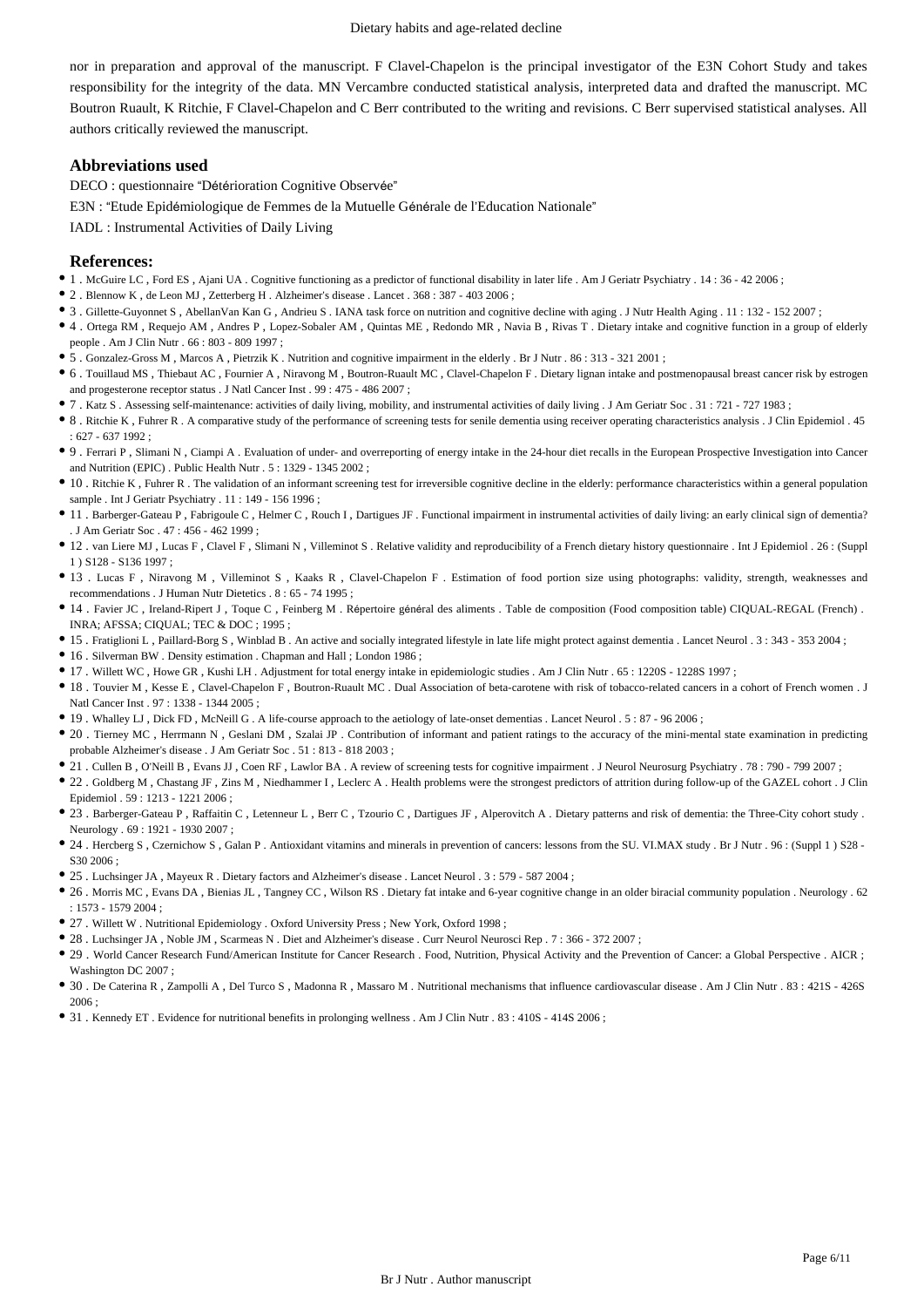## **Figure 1**

Cognitive decline and functional impairment: Kernel density estimation of the DECO score according to the 4-IADL score<sup>1</sup>, E3N Study<sup>2</sup>, France, 2006 DECO, questionnaire "Détérioration Cognitive Observée"; IADL, Instrumental Activities of Daily Living; E3N, "Etude Epidé miologique de Femmes de la Mutuelle Générale de l'Education Nationale"; <sup>1</sup>4-IADL score defined as number of limitations to the subject's ability to use the telephone, take medication, use public transport and manage own budget <sup>2</sup> The analysis was conducted among the 4,758 subjects for whom both scores were computable  $0.5$ 

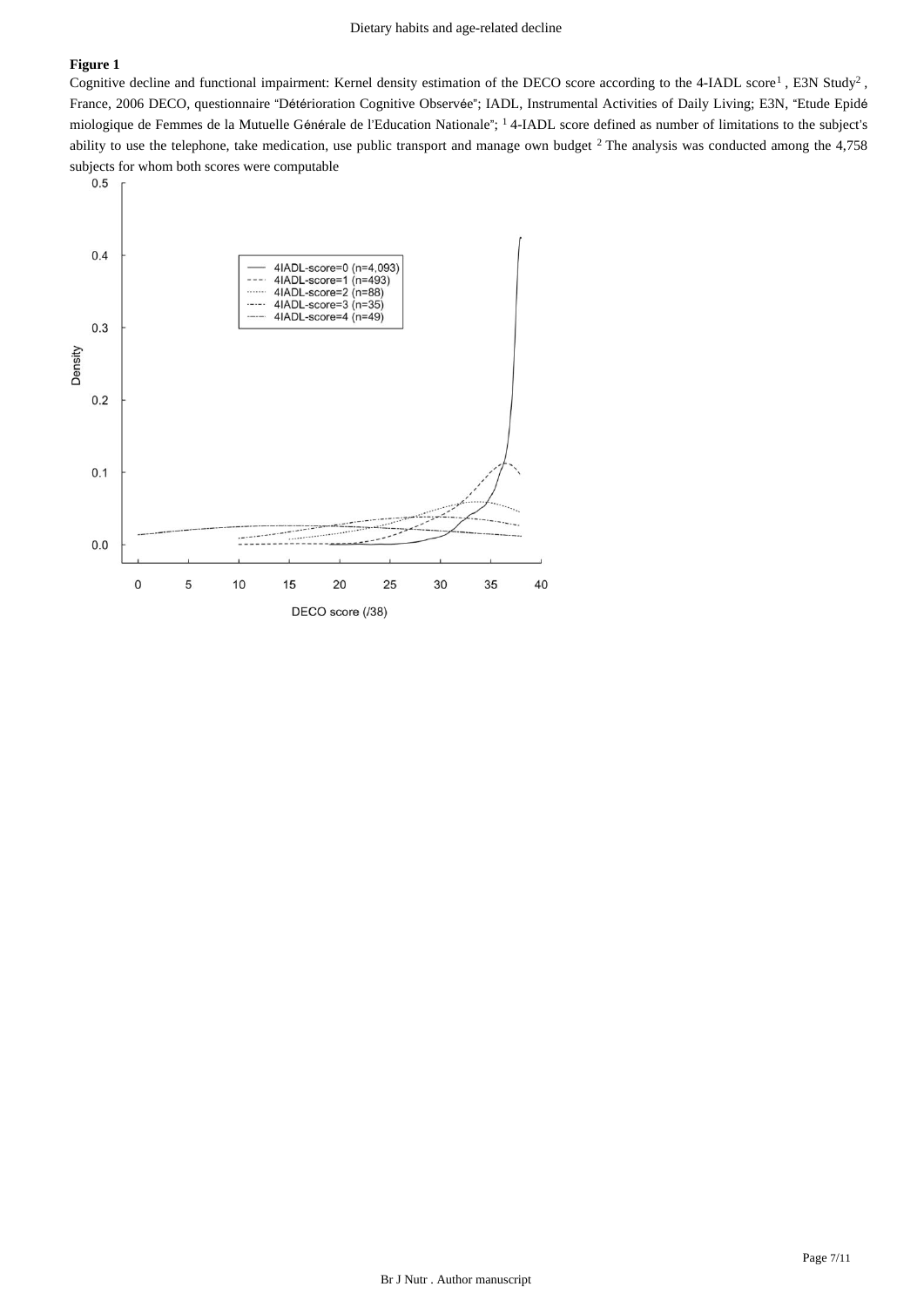## **Table 1**

# Comparison of elderly women depending of their cognitive and functional status, n=4,809 elderly women of the E3N study, France, 1993–2006

|                                                                                     |                              | Recent cognitive decline DECO score < 33 |              |        | Functional impairment 4 IADL score > 0                                                                            |              |            |
|-------------------------------------------------------------------------------------|------------------------------|------------------------------------------|--------------|--------|-------------------------------------------------------------------------------------------------------------------|--------------|------------|
| Covariate                                                                           | <b>Modality</b>              |                                          |              |        | Non-case n=4,211 (%) Case n=598 (%) P value <sup>1</sup> Non-case n=4,093 (%) Case n=716 (%) P value <sup>1</sup> |              |            |
| Age at the time of cognitive assessment (2006)                                      | 76-79 years                  | 78.8                                     | 75.1         |        | 79.1                                                                                                              | 74.2         |            |
|                                                                                     | 80-82 years                  | 21.2                                     | 24.9         | .037   | 20.9                                                                                                              | 25.8         | .003       |
| Education level <sup>2</sup>                                                        | $<$ 12 years                 | 15.6                                     | 21.9         |        | 15.1                                                                                                              | 23.6         |            |
|                                                                                     | $\geq$ 12 years              | 84.4                                     | 78.1         | .000   | 84.9                                                                                                              | 76.4         | .000       |
| Body mass index <sup>2</sup> (kg/m2)                                                | < 18.5                       | 2.8                                      | 4.0          | $.114$ | 2.9                                                                                                               | 3.4          | .312       |
|                                                                                     | $18.5 - 24.9$                | 72.5                                     | 71.1         |        | 73.3                                                                                                              | 66.5         |            |
|                                                                                     | $25.0 - 29.9$                | 21.2                                     | 22.2         | .523   | 21.0                                                                                                              | 23.2         | .044       |
|                                                                                     | $\geq 30.0$                  | 3.5                                      | 2.7          | .345   | 2.8                                                                                                               | 7.0          | .000       |
| Indicator of average physical activity <sup>2</sup> (Metabolic equivalents per day) | $\leq 50$                    | 49.3                                     | 53.8         |        | 48.6                                                                                                              | 57.1         |            |
|                                                                                     | >50                          | 50.7                                     | 46.2         | .039   | 51.4                                                                                                              | 42.9         | $\sim 000$ |
| Average daily energy intake <sup>3</sup> (kJ/day)                                   | Energy $\leq 6,276$          | 23.1                                     | 24.6         | .370   | 22.5                                                                                                              | 27.7         | .007       |
|                                                                                     | $6,276<$ energy $\leq 7,950$ | 24.1                                     | 22.9         |        | 24.3                                                                                                              | 21.8         |            |
|                                                                                     | 7,950< energy $\leq 9,623$   | 26.9                                     | 24.2         | .675   | 26.9                                                                                                              | 24.7         | .825       |
|                                                                                     | Energy $> 9,623$             | 25.9                                     | 28.3         | .263   | 26.3                                                                                                              | 25.8         | .422       |
|                                                                                     | Never-smoker                 | 66.5                                     | 69.7         |        | 66.3                                                                                                              | 70.3         |            |
| Smoking status <sup>2</sup>                                                         | Smoker or past smoker        | 33.5                                     | 30.3         | .118   | 33.7                                                                                                              | 29.7         | .040       |
| Supplement of vitamin D and/or calcium <sup>2</sup>                                 | Non-use                      | 83.8                                     | 84.6         |        | 83.8                                                                                                              | 84.4         |            |
|                                                                                     | Use                          | 16.2                                     | 15.4         | .614   | 16.2                                                                                                              | 15.6         | .724       |
| Supplement of other vitamins or minerals <sup>2</sup>                               | Non-use                      | 80.0                                     | 77.3         |        | 79.1                                                                                                              | 83.0         |            |
|                                                                                     | Use                          | 20.0                                     | 22.7         | .119   | 20.9                                                                                                              | 17.0         | .018       |
| Use of post-menopausal hormones                                                     | Never                        | 50.4                                     | 51.5         |        | 49.5                                                                                                              | 56.4         |            |
|                                                                                     | Ever                         | 49.6                                     | 48.5         | .618   | 50.5                                                                                                              | 43.6         | .001       |
| History of depression                                                               | Never                        | 80.2                                     | 69.6         |        | $80.2\,$                                                                                                          | 71.4         |            |
|                                                                                     | Ever                         | 19.8                                     | 30.4         | .000   | 19.8                                                                                                              | 28.6         | .000       |
| History of cancer                                                                   | Never                        | 84.2                                     | 80.8         |        | 83.9                                                                                                              | 83.0         |            |
|                                                                                     | Ever                         | 15.8                                     | 19.2         | .036   | 16.1                                                                                                              | 17.0         | .541       |
| History of coronary heart disease <sup>4</sup>                                      | Never                        | 94.2                                     | 90.3         |        | 94.2                                                                                                              | 90.6         |            |
|                                                                                     | Ever                         | 5.8                                      | 9.7          | .000   | 5.8                                                                                                               | 9.4          | .000       |
| History of stroke                                                                   | Never                        | 96.3                                     | 93.0         |        | 96.6                                                                                                              | 91.8         |            |
|                                                                                     | Ever                         | 3.7                                      | 7.0          | .000   | 3.4                                                                                                               | 8.2          | .000       |
| History of diabetes mellitus                                                        | Never                        | 94.2                                     | 90.6         |        | 94.5                                                                                                              | 89.5         |            |
|                                                                                     | Ever                         | 5.8                                      | 9.4          | $.001$ | 5.5                                                                                                               | 10.5         | $.000$     |
| History of hypertension                                                             | Never                        | 56.5                                     | 57.9         |        | 57.4                                                                                                              | 52.7         |            |
|                                                                                     | Ever                         | 43.5<br>57.6                             | 42.1<br>56.5 | .543   | 42.6<br>57.5                                                                                                      | 47.3<br>57.4 | .018       |
| History of hypercholesterolemia                                                     | Never                        |                                          |              |        |                                                                                                                   |              |            |
|                                                                                     | Ever                         | 42.4                                     | 43.5         | .621   | 42.5                                                                                                              | 42.6         | .975       |

**<sup>1</sup>**P values obtained through univariate logistic regression analyses

**<sup>2</sup>**Missing values replaced by most frequent modality (variables with less than 5 % missing values)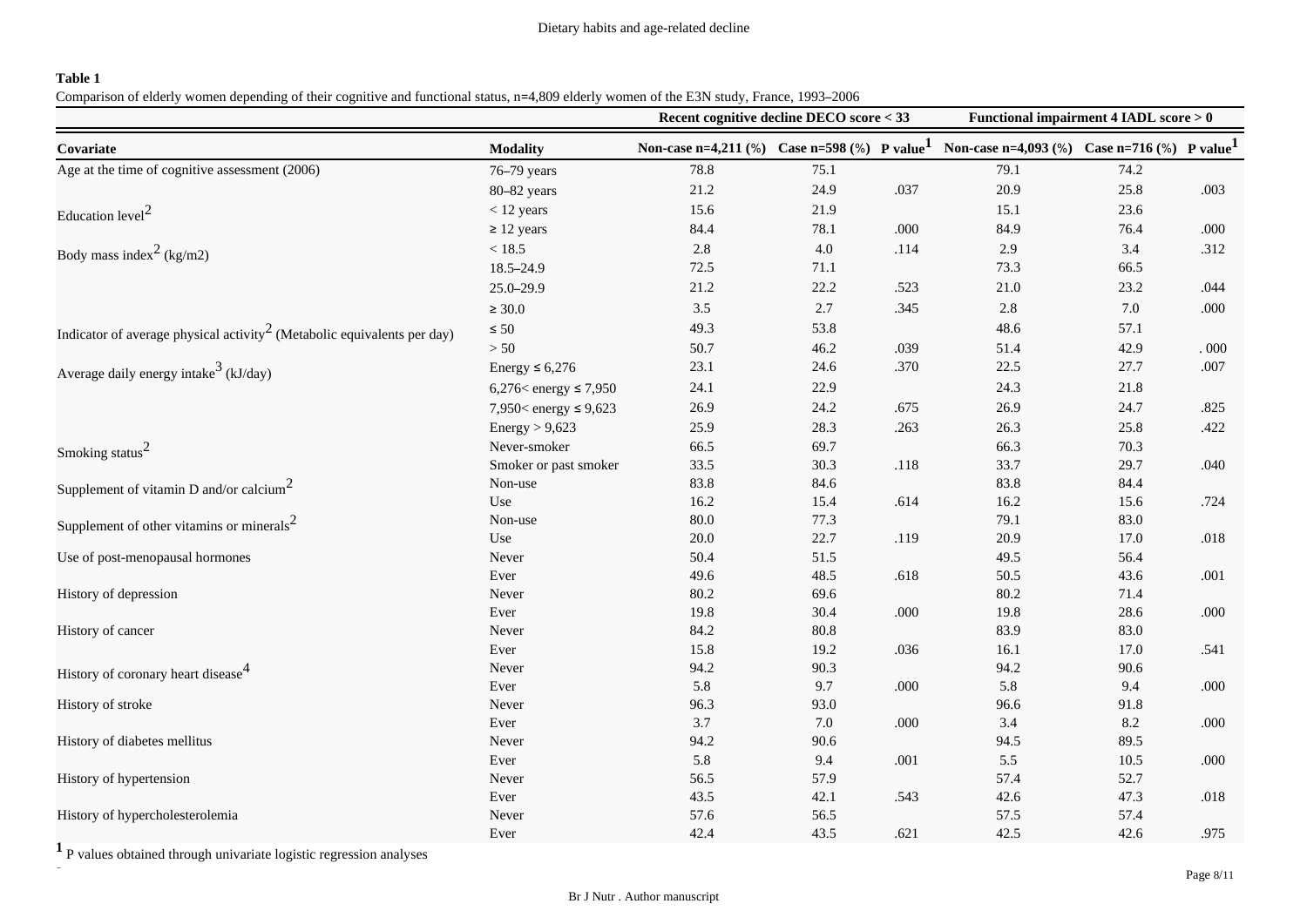<sup>2</sup>Missing values replaced by most frequent modality (variables with less than 5 % missing values)

**3**Except energy from alcohol

**<sup>4</sup>**Myocardial infarction or angina pectoris

# **Table 2**

Multi-adjusted OR of habitual dietary habits (assessed in 1993) associated with cognitive decline or IADL impairment (assessed in 2006), n=4,809 elderly women of the E3N study, France, 1993–2006

|                                             |                   |                 | Recent cognitive decline DECO score < 33 (n=598) |                         |             | Functional impairment 4 IADL score $> 0$ (n=716) |                         |             |  |
|---------------------------------------------|-------------------|-----------------|--------------------------------------------------|-------------------------|-------------|--------------------------------------------------|-------------------------|-------------|--|
|                                             |                   |                 | Group 2 vs. group $1^2$                          | Group 3 vs. group $1^2$ |             | Group 2 vs. group $1^2$                          | Group 3 vs. group $1^2$ |             |  |
| Food group intake (g/day)                   | Mean <sup>3</sup> | SD <sup>3</sup> | OR (95% CI)                                      | <b>OR (95% CI)</b>      | P for trend | <b>OR (95% CI)</b>                               | <b>OR (95% CI)</b>      | P for trend |  |
| Potatoes                                    | 65.82             | 55.01           | 1.01(0.81, 1.25)                                 | 0.90(0.72, 1.13)        | .377        | 1.07(0.87, 1.31)                                 | 0.95(0.77,1.18)         | .646        |  |
| Vegetables                                  | 231.7             | 118.7           | 1.12(0.90, 1.39)                                 | 1.10(0.89, 1.37)        | .389        | 0.83(0.68, 1.01)                                 | 0.80(0.65,0.98)         | .029        |  |
| Legumes*                                    | 14.89             | 19.89           | 0.89(0.71, 1.11)                                 | 1.03(0.82, 1.29)        | .700        | 0.92(0.75, 1.14)                                 | 0.91(0.74, 1.13)        | .405        |  |
| Fruits and fruit juice                      | 354.5             | 199.4           | 0.89(0.72, 1.11)                                 | 0.88(0.70, 1.09)        | .240        | 0.94(0.77,1.15)                                  | 0.86(0.70, 1.06)        | .164        |  |
| Milk & yoghurt                              | 234.8             | 191.9           | 1.21(0.97, 1.50)                                 | 1.17(0.93, 1.46)        | .182        | 1.04(0.85, 1.26)                                 | 0.97(0.79, 1.20)        | .799        |  |
| Cheese                                      | 48.78             | 39.16           | 1.11(0.89, 1.39)                                 | 1.15(0.92, 1.44)        | .223        | 1.04(0.85, 1.28)                                 | 1.00(0.82, 1.24)        | .974        |  |
| Bread and cereal products                   | 131.6             | 85.59           | 0.91(0.72, 1.14)                                 | 1.00(0.78, 1.27)        | .997        | 0.91(0.74, 1.13)                                 | 1.02(0.81, 1.28)        | .902        |  |
| Pizza, sandwiches and snacks*               | 19.98             | 22.56           | 0.91(0.69, 1.22)                                 | 0.95(0.71, 1.27)        | .947        | 0.81(0.62, 1.04)                                 | 0.85(0.66, 1.11)        | .523        |  |
| Beef, pork and lamb*                        | 45.45             | 35.53           | 0.99(0.76, 1.30)                                 | 0.87(0.66, 1.15)        | .206        | 0.93(0.73, 1.20)                                 | 0.96(0.74, 1.23)        | .873        |  |
| Poultry*                                    | 16.93             | 17.89           | 0.88(0.71, 1.09)                                 | 0.73(0.58,0.91)         | .004        | 0.82(0.67, 1.00)                                 | 0.85(0.70, 1.04)        | .136        |  |
| Processed meat                              | 22.12             | 19.26           | 1.13(0.91, 1.41)                                 | 1.16(0.92, 1.46)        | .205        | 0.96(0.79, 1.18)                                 | 1.06(0.86, 1.31)        | .596        |  |
| Offal*                                      | 6.343             | 9.964           | 1.07(0.87, 1.32)                                 | 1.01(0.81, 1.25)        | .899        | 1.06(0.87, 1.28)                                 | 0.90(0.74, 1.10)        | .376        |  |
| Fish                                        | 38.03             | 28.45           | 0.88(0.71, 1.08)                                 | 0.80(0.64, 0.99)        | .043        | 0.87(0.71, 1.06)                                 | 0.99(0.81, 1.21)        | .939        |  |
| Eggs                                        | 22.20             | 21.48           | 0.98(0.79, 1.22)                                 | 0.99(0.79, 1.23)        | .897        | 0.99(0.81, 1.21)                                 | 1.06(0.86, 1.30)        | .584        |  |
| Vegetable fats                              | 20.37             | 10.76           | 0.95(0.76, 1.18)                                 | 1.02(0.82, 1.27)        | .842        | 1.03(0.84, 1.26)                                 | 1.02(0.83, 1.26)        | .860        |  |
| Animal fats*                                | 8.665             | 9.969           | 0.94(0.75,1.17)                                  | 0.71(0.56, 0.90)        | .003        | 0.82(0.66, 1.01)                                 | 0.81(0.65, 1.01)        | .083        |  |
| Dairy desserts and ice-cream*               | 22.89             | 35.78           | 1.02(0.82, 1.28)                                 | 1.33(1.07, 1.65)        | .010        | 0.97(0.80, 1.19)                                 | 1.06(0.86, 1.29)        | .612        |  |
| Sugar and confectionary*                    | 34.03             | 29.75           | 0.95(0.70, 1.28)                                 | 0.96(0.70, 1.31)        | .885        | 0.92(0.70, 1.21)                                 | 0.95(0.72, 1.27)        | .924        |  |
| Pastries and cakes*                         | 33.56             | 32.38           | 1.10(0.79, 1.54)                                 | 1.29(0.92, 1.81)        | .056        | 0.94(0.70, 1.25)                                 | 0.99(0.74, 1.34)        | .764        |  |
| Coffee*                                     | 237.2             | 212.5           | 0.95(0.71, 1.27)                                 | 0.95(0.71, 1.28)        | .804        | 1.19(0.89, 1.59)                                 | 1.12(0.84, 1.50)        | .837        |  |
| Tea*                                        | 169.1             | 270.0           | 1.08(0.87, 1.33)                                 | 0.96(0.78, 1.19)        | .781        | 0.89(0.73, 1.08)                                 | 0.90(0.74, 1.09)        | .248        |  |
| Soups*                                      | 151.4             | 125.0           | 1.17(0.87, 1.57)                                 | 1.07(0.79, 1.45)        | .938        | 0.98(0.75, 1.27)                                 | 0.93(0.71, 1.22)        | .548        |  |
| Beer*                                       | 11.31             | 47.67           | 1.04(0.78, 1.38)                                 | 0.86(0.63, 1.18)        | .459        | 1.08(0.82, 1.42)                                 | 1.19(0.91, 1.56)        | .175        |  |
| Wine*                                       | 91.44             | 124.3           | 1.01(0.80, 1.26)                                 | 0.94(0.75, 1.18)        | .556        | 0.90(0.73,1.11)                                  | 0.85(0.68, 1.04)        | .123        |  |
| Alcoholic drink* (other than beer and wine) | 15.25             | 42.11           | 0.87(0.70, 1.08)                                 | 0.96(0.77, 1.20)        | .774        | 0.85(0.69, 1.04)                                 | 0.82(0.66, 1.01)        | .061        |  |

OR, Odds Ratio; SD, Standard Deviation

**1**Through multi-adjusted logistic regression models, taking healthy elderly as reference group. Adjustment on all covariates listed in <sup>Table 1</sup>. Each food group was considered separately

2 \* Group 1, group 2 and group 3 were defined as tertile 1, tertile 2 and tertile 3 of food intake, or, for food marked by \*, as no consumption, consumption ≤ median and consumption > median

**<sup>3</sup>**Mean(SD) calculated among whole sample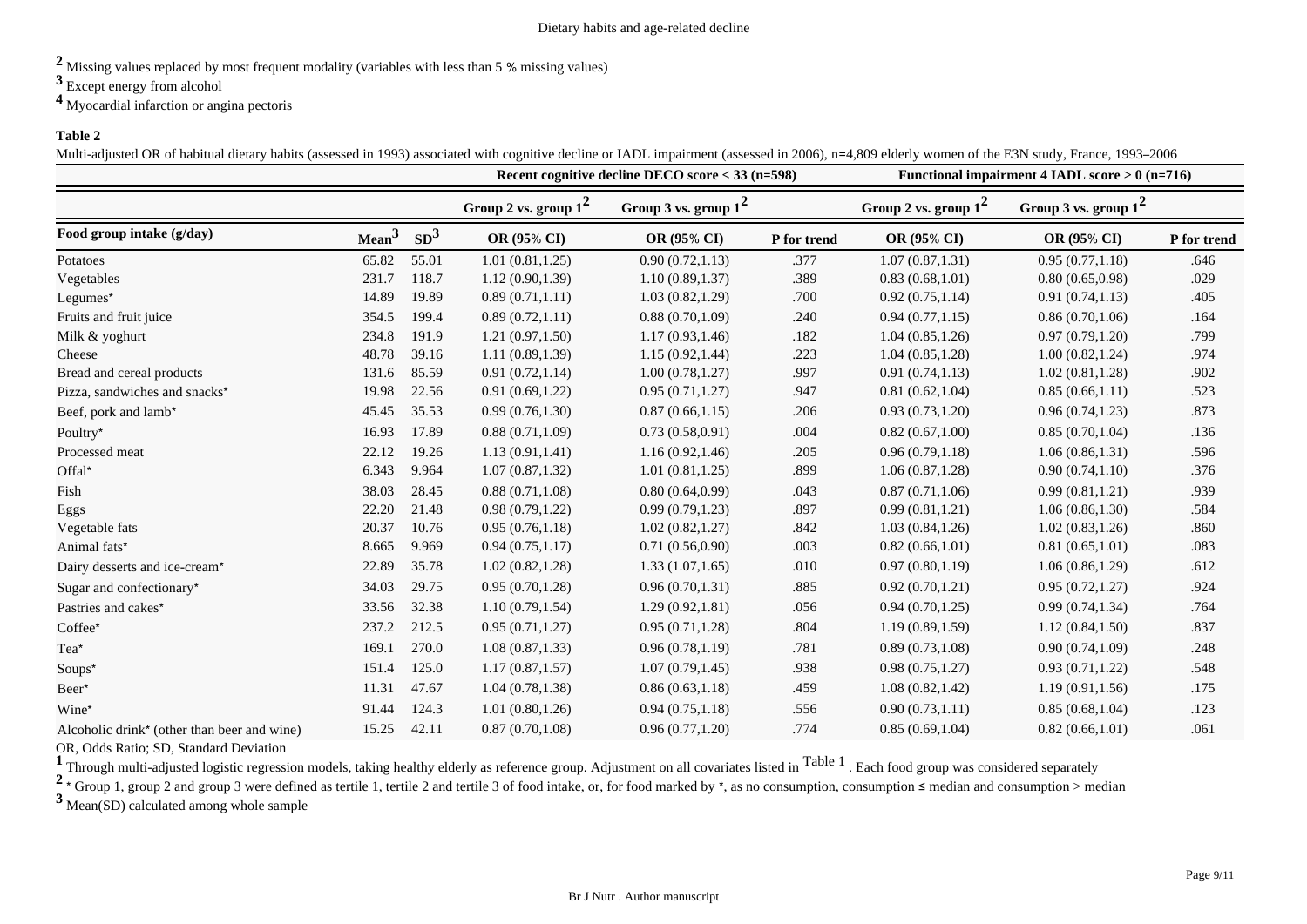**Table 3**

Multi-adjusted OR of habitual nutrient intakes (assessed in 1993) associated with cognitive decline or IADL impairment (assessed in 2006), n=4,809 elderly women of the E3N study, France, 1993-2006

|                                  |                   |                 | Recent cognitive decline DECO score $<$ 33 (n=598) |                  |             | Functional impairment 4 IADL score $> 0$ (n=716) |                  |             |  |
|----------------------------------|-------------------|-----------------|----------------------------------------------------|------------------|-------------|--------------------------------------------------|------------------|-------------|--|
|                                  |                   |                 | $T2$ vs. $T1^2$                                    | $T3$ vs. $T1^2$  |             | $T2$ vs. $T1^2$                                  | $T3$ vs. $T1^2$  |             |  |
| Nutrient intake (per day)        | Mean <sup>3</sup> | SD <sup>3</sup> | OR (95% CI)                                        | OR (95% CI)      | P for trend | OR (95% CI)                                      | OR (95% CI)      | P for trend |  |
| Energy <sup>4</sup> (kJ)         | 8343              | 2232            | 0.93(0.75, 1.15)                                   | 1.00(0.81, 1.24) | .957        | 0.87(0.71, 1.06)                                 | 0.91(0.75, 1.11) | .367        |  |
| Alcohol $(g)$                    | 10.43             | 12.96           | 0.86(0.66, 1.11)                                   | 0.84(0.65,1.09)  | .264        | 0.78(0.61, 0.98)                                 | 0.76(0.59, 0.96) | .051        |  |
| Total carbohydrates (g)          | 228.5             | 74.47           | 1.15(0.92, 1.42)                                   | 1.05(0.84, 1.30) | .696        | 0.93(0.75, 1.14)                                 | 1.12(0.92, 1.37) | .266        |  |
| Mono- and disaccharides (g)      | 108.2             | 38.80           | 1.11(0.89, 1.37)                                   | 0.94(0.75, 1.17) | .579        | 0.91(0.74, 1.11)                                 | 0.84(0.69, 1.03) | .092        |  |
| Starch $(g)$                     | 120.3             | 52.75           | 1.06(0.85, 1.32)                                   | 1.11(0.90, 1.38) | .327        | 0.99(0.81, 1.22)                                 | 1.18(0.96, 1.44) | .106        |  |
| Soluble dietary fibre (g)        | 5.233             | 1.685           | 0.90(0.73, 1.11)                                   | 0.74(0.60, 0.92) | .006        | 0.79(0.65, 0.97)                                 | 0.86(0.70, 1.05) | .126        |  |
| Total dietary fibre (g)          | 24.80             | 8.029           | 0.83(0.67, 1.03)                                   | 0.79(0.64, 0.98) | .033        | 0.93(0.76, 1.13)                                 | 0.89(0.72, 1.08) | .236        |  |
| Proteins $(g)$                   | 87.70             | 24.55           | 0.99(0.80, 1.22)                                   | 0.92(0.74, 1.14) | .429        | 1.02(0.84, 1.25)                                 | 0.84(0.68, 1.03) | .095        |  |
| Total lipids (g)                 | 81.20             | 25.83           | 1.17(0.94, 1.45)                                   | 1.03(0.83, 1.28) | .818        | 1.00(0.82, 1.22)                                 | 0.98(0.80, 1.20) | .824        |  |
| Saturated fatty acids (g)        | 32.28             | 12.02           | 0.99(0.80, 1.23)                                   | 1.02(0.82, 1.26) | .886        | 0.93(0.76, 1.14)                                 | 0.89(0.73,1.09)  | .269        |  |
| Mono-unsaturated fatty acids (g) | 28.54             | 9.740           | 1.16(0.93, 1.44)                                   | 1.16(0.93, 1.44) | .199        | 1.06(0.87, 1.30)                                 | 1.03(0.84, 1.26) | .798        |  |
| Polyunsaturated fatty acids (g)  | 13.99             | 5.920           | 1.14(0.92, 1.42)                                   | 1.04(0.84, 1.30) | .703        | 1.04(0.85, 1.27)                                 | 1.06(0.87, 1.30) | .565        |  |
| n-6 fatty acids (g)              | 12.55             | 5.614           | 1.11(0.90, 1.37)                                   | 1.03(0.83, 1.28) | .794        | 1.04(0.85, 1.28)                                 | 1.03(0.84, 1.26) | .768        |  |
| n-3 fatty acids (g)              | 1.419             | 0.558           | 0.91(0.74, 1.13)                                   | 0.79(0.63,0.98)  | .029        | 0.84(0.69, 1.03)                                 | 0.94(0.77, 1.15) | .573        |  |
| a-linolenic fatty acids (g)      | 0.926             | 0.354           | 0.95(0.77,1.18)                                    | 0.90(0.73, 1.12) | .341        | 0.99(0.80, 1.21)                                 | 0.97(0.79, 1.18) | .756        |  |
| Long-chain n-3 fatty acids (g)   | 0.488             | 0.345           | 0.95(0.77, 1.17)                                   | 0.85(0.68, 1.05) | .134        | 0.85(0.70, 1.04)                                 | 0.95(0.78, 1.16) | .596        |  |
| n-6/n-3 fatty acids ratio        | 9.383             | 4.113           | 1.08(0.87, 1.34)                                   | 1.25(1.01, 1.55) | .041        | 1.10(0.90, 1.35)                                 | 1.09(0.89, 1.33) | .429        |  |
| $\beta$ -carotene (µg)           | 4188              | 1762            | 0.94(0.76, 1.16)                                   | 1.02(0.82, 1.26) | .882        | 0.87(0.71, 1.06)                                 | 0.86(0.71, 1.05) | .138        |  |
| Retinol $(\mu g)$                | 1061              | 1061            | 1.46(1.16, 1.83)                                   | 1.38(1.10, 1.72) | .007        | 0.94(0.77, 1.16)                                 | 0.91(0.74, 1.11) | .349        |  |
| Vitamin B1 (mg)                  | 1.256             | 0.379           | 0.87(0.70, 1.08)                                   | 0.93(0.75, 1.15) | .477        | 0.82(0.67, 1.00)                                 | 0.96(0.79,1.17)  | .680        |  |
| Vitamin B2 (mg)                  | 2.142             | 0.706           | 1.02(0.82, 1.27)                                   | 1.05(0.85, 1.30) | .649        | 0.86(0.70, 1.05)                                 | 0.80(0.65, 0.98) | .028        |  |
| Vitamin B6 (mg)                  | 1.762             | 0.481           | 0.84(0.68, 1.04)                                   | 0.82(0.66, 1.02) | .066        | 0.91(0.75,1.11)                                  | 0.80(0.65, 0.98) | .032        |  |
| Folic Acid $(\mu g)$             | 401.4             | 117.0           | 1.18(0.95, 1.46)                                   | 1.12(0.90, 1.39) | .305        | 0.87(0.71, 1.06)                                 | 0.86(0.71, 1.05) | .140        |  |
| Vitamin B12 $(\mu g)$            | 7.713             | 4.813           | 1.02(0.82, 1.26)                                   | 1.05(0.85, 1.30) | .643        | 0.71(0.58, 0.87)                                 | 0.79(0.65, 0.97) | .022        |  |
| Vitamin C (mg)                   | 144.3             | 61.76           | 0.98(0.79, 1.21)                                   | 0.81(0.66, 1.01) | .065        | 0.85(0.69, 1.03)                                 | 0.86(0.71, 1.05) | .134        |  |
| Vitamin $D(\mu g)$               | 2.466             | 1.306           | 0.88(0.71, 1.09)                                   | 0.89(0.72, 1.10) | .280        | 1.10(0.90, 1.35)                                 | 1.02(0.83, 1.25) | .848        |  |
| Vitamin E (mg)                   | 13.61             | 5.663           | 1.11(0.89, 1.37)                                   | 1.03(0.83, 1.28) | $.806$      | 1.18(0.97, 1.44)                                 | 1.04(0.85, 1.28) | .709        |  |
| Calcium (mg)                     | 1026              | 403.6           | 1.26(1.01, 1.57)                                   | 1.17(0.94, 1.46) | .174        | 0.97(0.80, 1.19)                                 | 0.90(0.74, 1.11) | .320        |  |
| Iron $(mg)$                      | 13.41             | 3.701           | 0.97(0.79, 1.20)                                   | 0.90(0.72, 1.12) | .338        | 1.06(0.87, 1.29)                                 | 0.95(0.78,1.17)  | .652        |  |
| Magnesium (mg)                   | 392.2             | 122.7           | 0.89(0.72, 1.09)                                   | 0.84(0.68, 1.04) | .105        | 1.04(0.85, 1.26)                                 | 0.88(0.72, 1.08) | .228        |  |
| Phosphorus (mg)                  | 1360              | 406.5           | 0.99(0.80, 1.22)                                   | 0.97(0.78, 1.21) | .793        | 0.95(0.77,1.15)                                  | 0.83(0.68, 1.02) | .077        |  |
| Manganese (mg)                   | 3.863             | 6.531           | 0.98(0.77, 1.24)                                   | 1.15(0.92, 1.44) | .176        | 0.88(0.71, 1.09)                                 | 1.02(0.83, 1.26) | .701        |  |
| Iodine $(\mu g)$                 | 145.5             | 46.87           | 1.17(0.94, 1.45)                                   | 0.98(0.78, 1.21) | .819        | 1.04(0.85, 1.27)                                 | 0.95(0.78,1.17)  | .632        |  |

OR, Odds Ratio; SD, Standard Deviation

**<sup>2</sup>**T1, T2, T3 for tertile 1, tertile 2 and tertile 3 of intake residuals on energy (except for alcohol: see \*)

1 Through multi-adjusted logistic regression models, taking healthy elderly as reference group. Adjustment on all covariates listed in <sup>Table 1</sup>. Each nutrient was considered separately